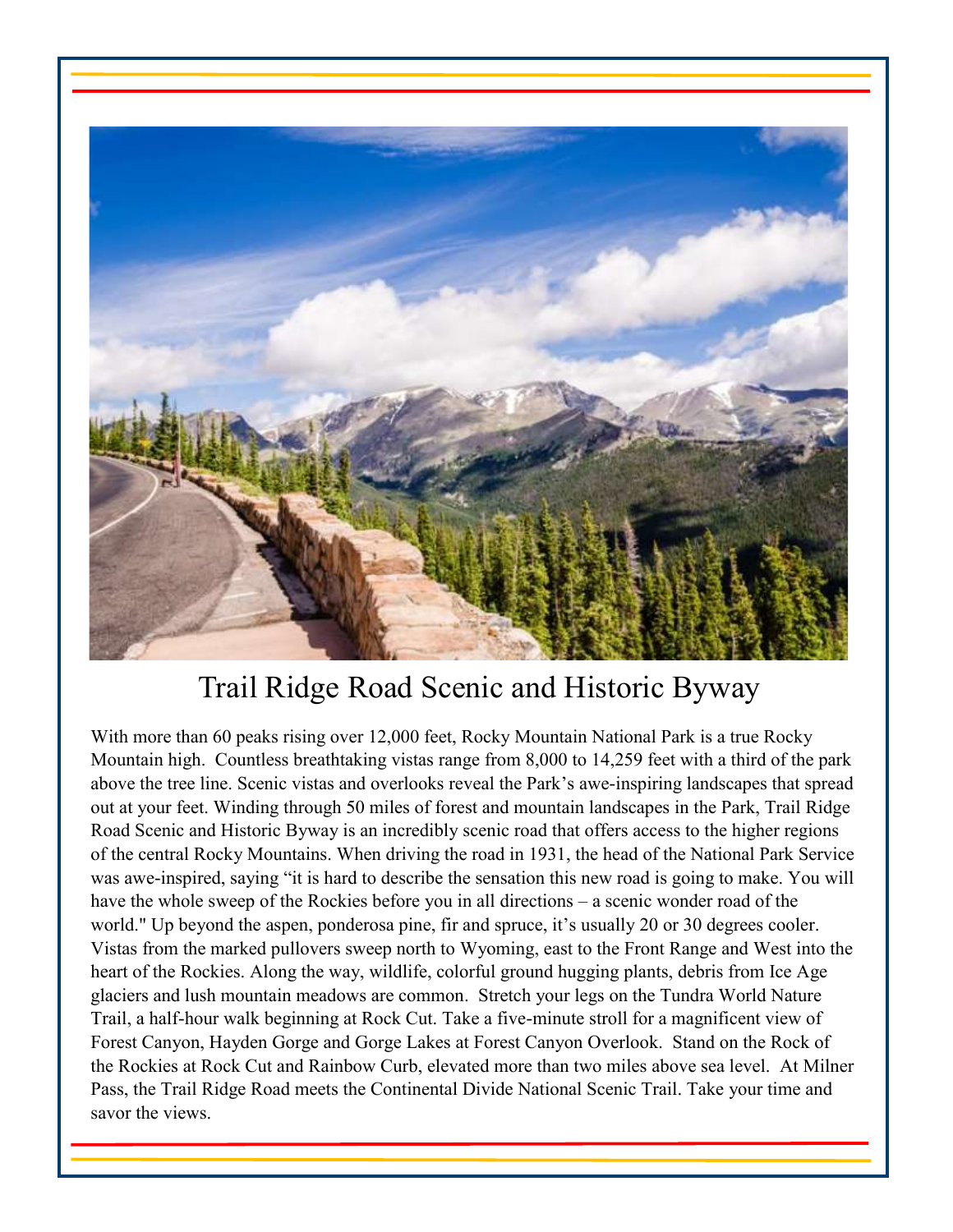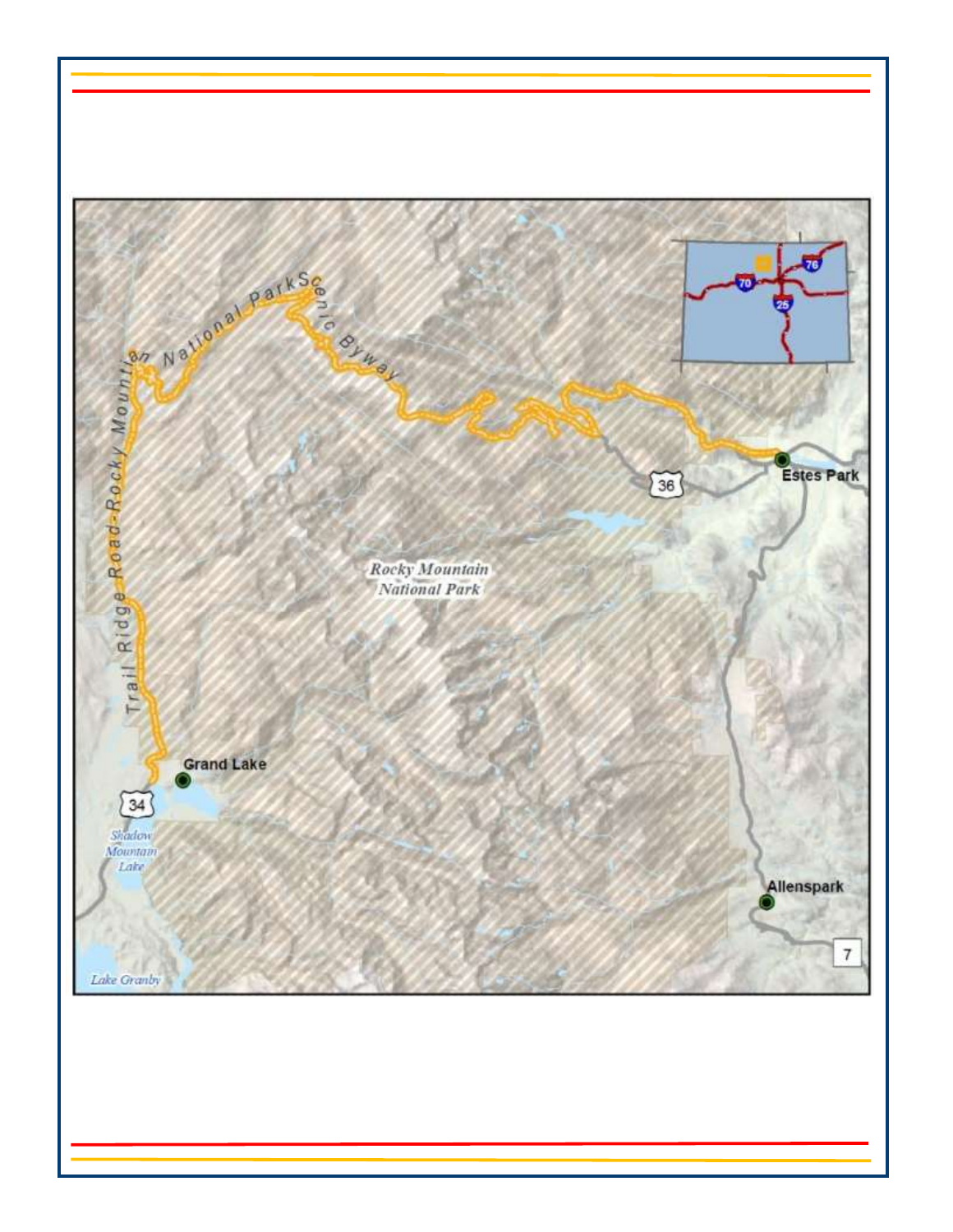# Riding the Ridge Experience



Driving the Byway

You'll begin your journey in Estes Park at the east edge of Rocky Mountain National Park. After spending a day exploring there, you'll have a full day to explore the Park, ending the day in Grand Lake, where there are accommodations and dining options.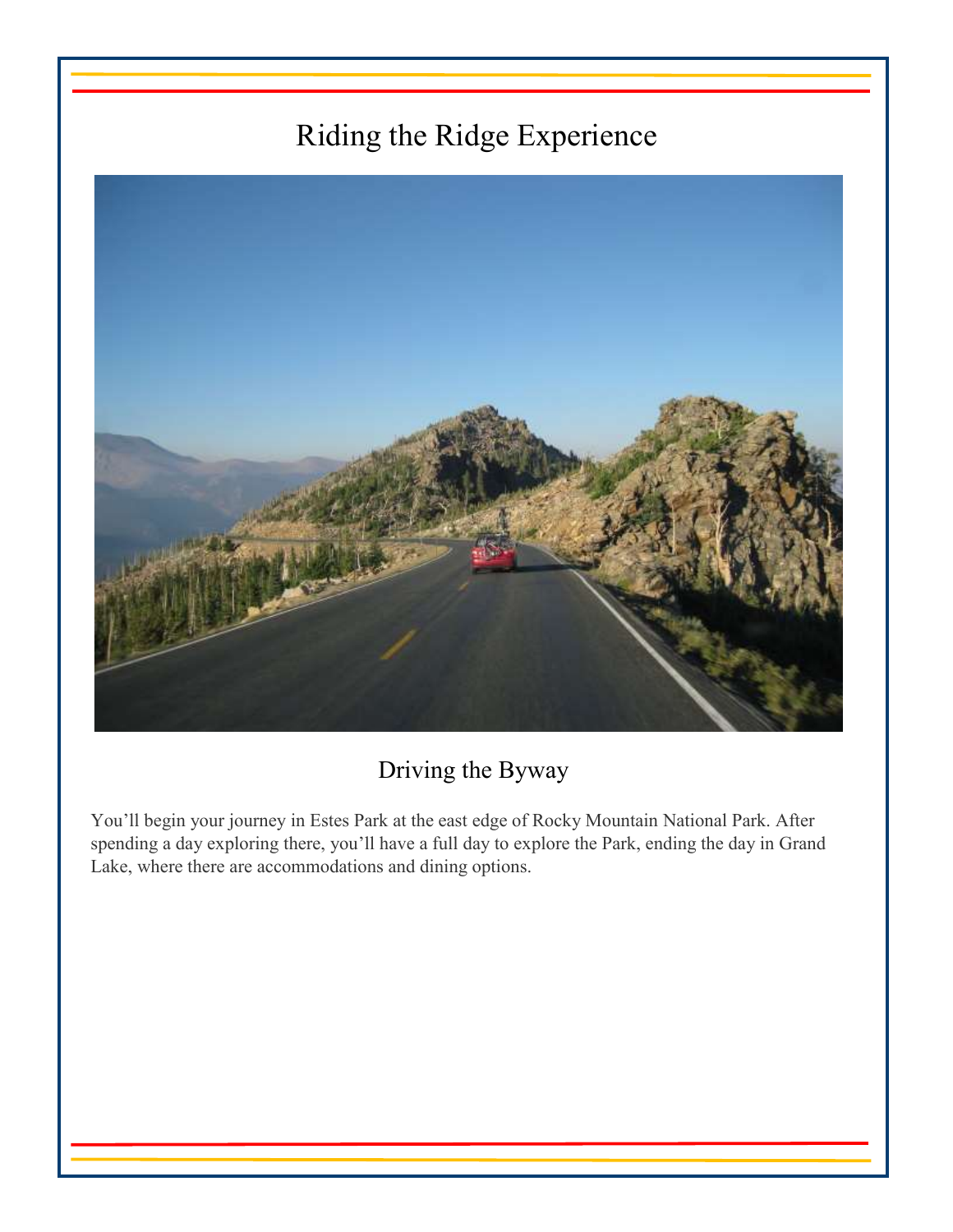## **Day One**



# Estes Park

Sitting at 7,522 feet, Estes Park is long in majestic views of iconic mountain peaks and fertile valleys that splay out in every direction. Unlike so many other Colorado mountain towns Estes Park did not start as a mining town. It grew from a small group of buildings clustered at the corner of Elkhorn and Moraine Avenues when it was laid out in 1905. The early infrastructure of electricity, the water system and the sewerage system, was courtesy of F, O. Stanley, owner of the magnificent Stanley Hotel who came to the area hoping to recover his health. The needs of the residents were taken care of by residents with Western self-sufficiency for decades. Today, in town merchants and restaurants still sell locally made products and regional farm to table fare, while decorating in ranch, Western and lodge styles. Jeans and boots are just as common as flip-flops and sundresses. Galleries range from high-end, one-of-a-kind items to whimsical trinkets. On some days, wildlife is so plentiful that elk wander down the streets. After strolling through town, be sure to enjoy the bench-lined Riverwalk and charming sculpture garden.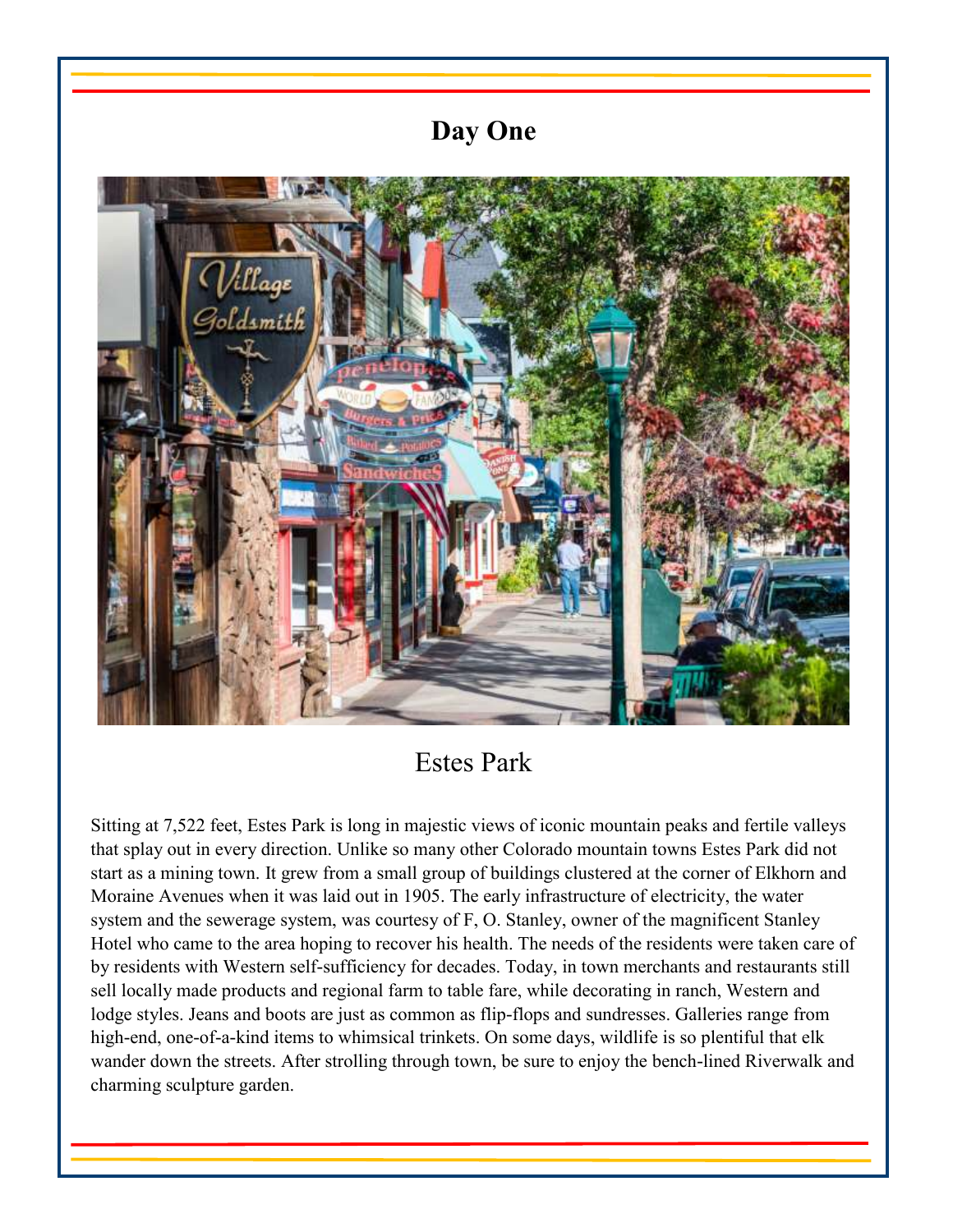# **Day One**

### **Estes Park Trolley Tour**



Since there is no historic walking tour of Estes Park, we suggest you start your visit with a two hour Discover Estes Trolley Tour to introduce you to the area. Knowledgeable guides deliver both the history of Estes Park and glimpses of what life is like in this small mountain town all along the way.

1340 Big Thompson Avenue, Estes Park 80517 970-481-8531 9AM-11AM Daily, 2 hour tour, \$50 per person



#### **Aerial Tramway**

After your tour of Estes Park, get ready for a birds-eye view without hiking up mountains. The Estes Park Aerial Tram whisks you above the treetops to the summit of Prospect Mountain. One of few European-style cable cars operating in America, instead of using towers to support the wires, the tram travels across a free span of wires strung between top and bottom stations. Spend your time at the top marveling at the stunning views and get photographs of the gorgeous panoramas.

420 East Riverside Drive, Estes Park 80517 970-475-4094, 9AM-6PM, Allow 1 hour, \$14 per person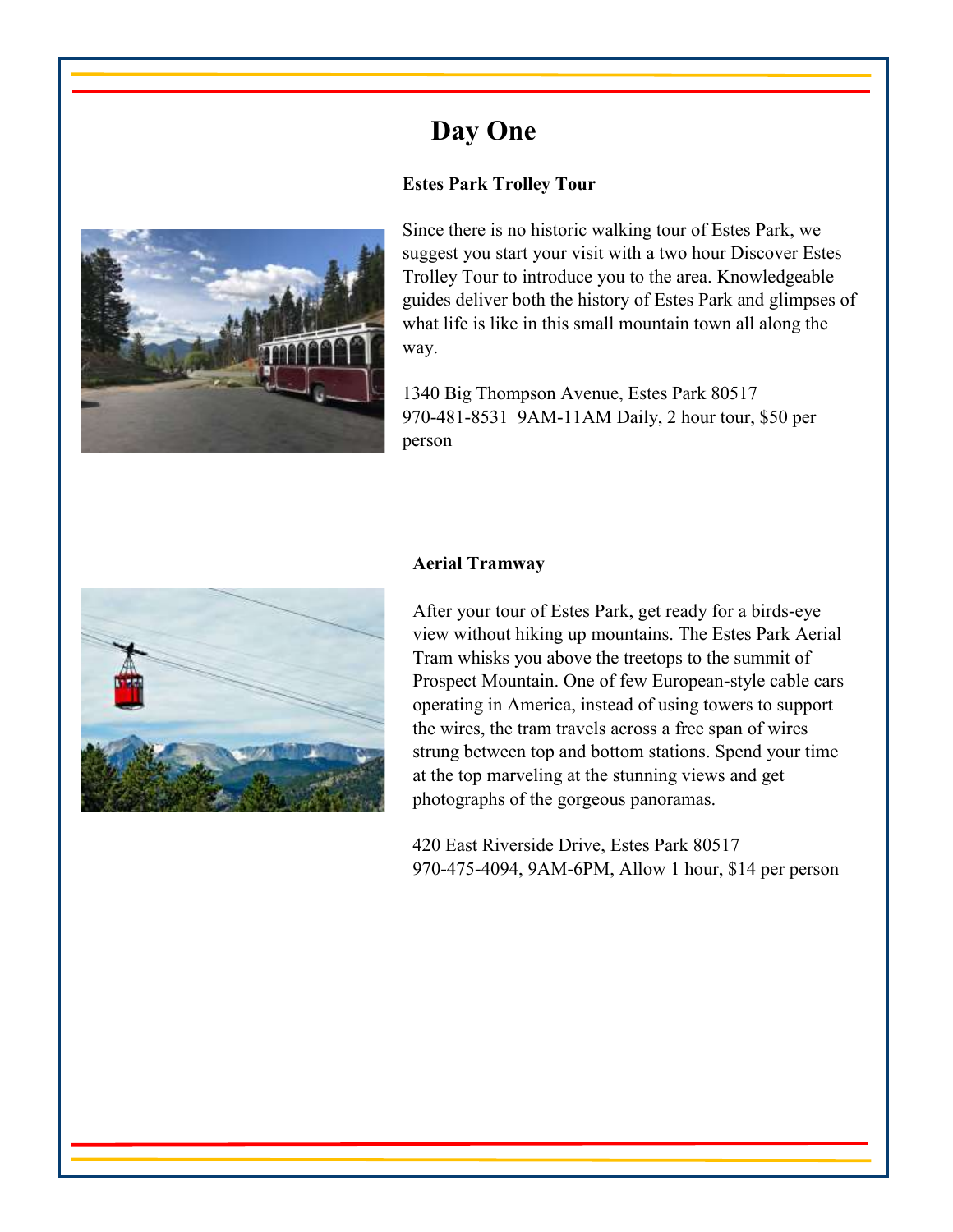

**Day One** 

#### **McGregor Ranch**

Ranching has been a part of life up here since settlement began. In towns with no mining heritage, it is still integral to life. Visit MacGregor Ranch to explore a living history showplace dating from the 1870s. As soon as you step into the front gate, you'll move back in time watching the Preceron draft horses and ranch hands working in the meadows. The main house is furnished with original pieces and personal possessions of three generations of the MacGregor family. Clothing, handcrafts, original paintings, rock collections, personal diaries, books and early photographs are all on display. Historic outbuildings include a milk house, root cellar, smokehouse, blacksmith shop and antique farm equipment yard.

180 MacGregor Lane, Estes Park, CO 80517 970-586-3749, Tuesday-Friday 10AM-4PM, Saturday 11AM -2PM, Allow 1 hour, \$7 per person



#### **Estes Park Riverwalk**

After dinner, stroll along The Riverwalk following the Big Thompson and Fall Rivers as they wind through the heart of downtown Estes Park. Wander past babbling brooks and beautiful sights, statues, bridges, fountains and more all along the way.

Riverwalk starts at George Hix Riverside Plaza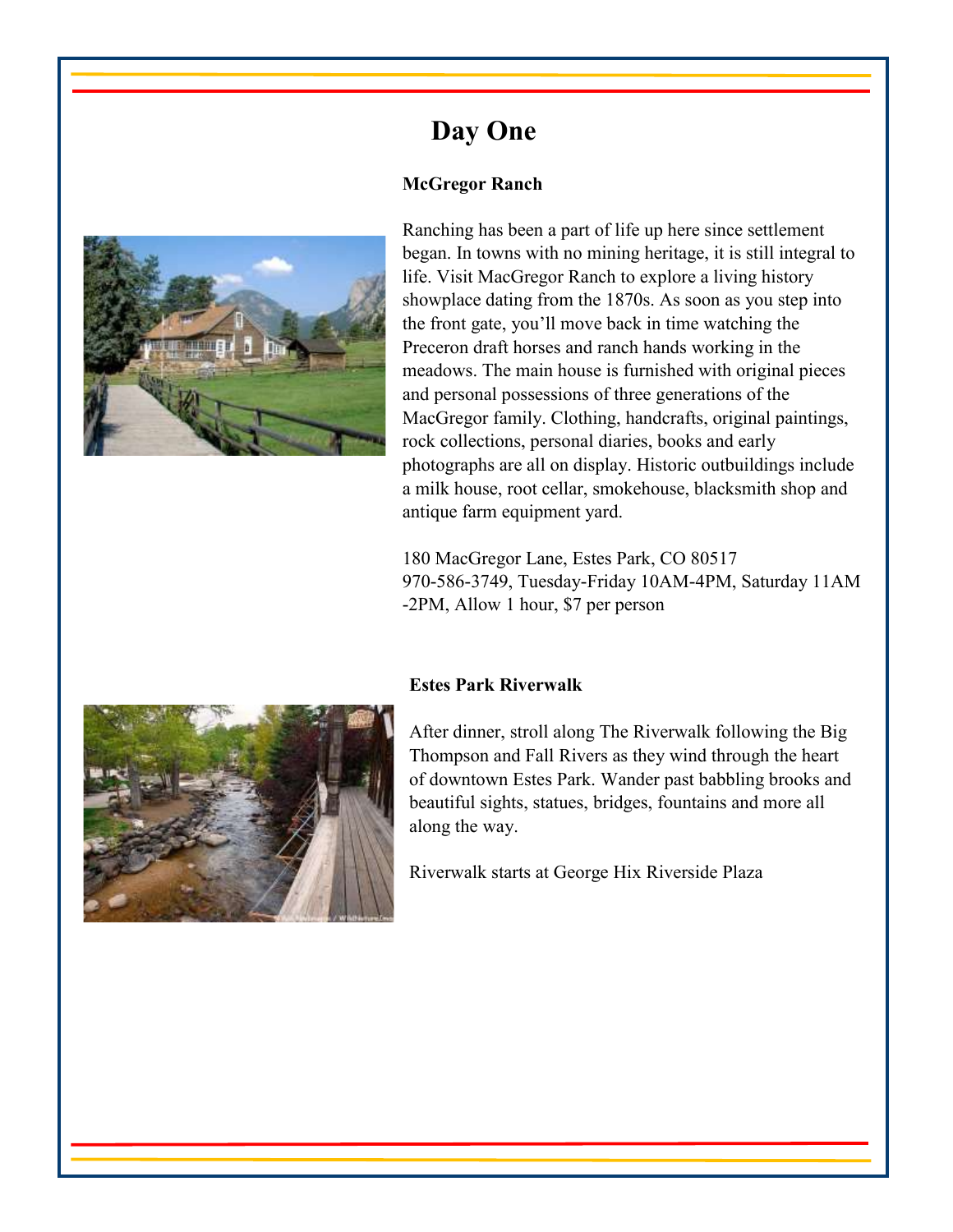

**Estes Park Destination Distinctive Accommodations and Dining** 

### **Destination Distinctive Accommodations: Hotel Stanley 333 Wonderview Avenue, Estes Park, CO 80517 970-577-4000**

The Hotel Stanley is THE place to stay in Estes Park! Built by Yankee inventor Freelan Stanley, who arrived in Estes Park weak and underweight from illness. When after just one summer his health was better, be vowed to return each year, but had to create a life for his wife, who was not happy in the West. Together, they opened the Hotel Stanley transporting guests in stylish Stanley-designed steam cars. In a town mostly occupied by hunters and homesteaders, the hotel had electric lights, telephones, ensuite bathrooms, a staff of uniformed servants and a fleet of automobiles.

.



**Seasoned—An American Bistro**  205 Park Lane Estes Park, CO 80517 970-586-9000

Seasoned is a small restaurant with a defined menu, yet flavors that celebrate the cuisine of the Americas to deliver an exciting dining experience. An ever changing menu uses seasonally grown produce to inspire the fare of the day.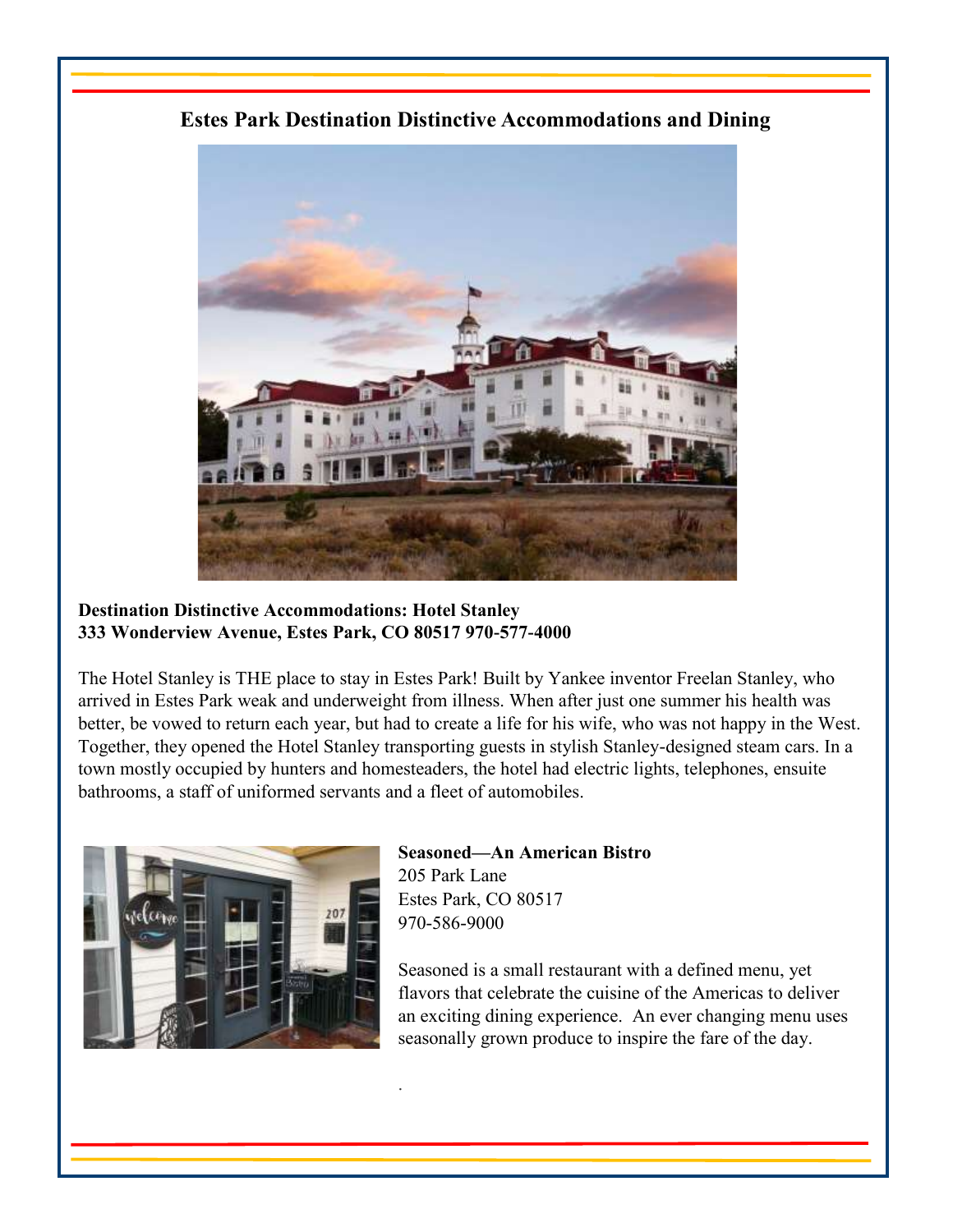

### **Day Two Rocky Mountain National Park Visitor Centers**

Fall River Visitor Center offers a variety of ranger-led programs and activities, plus exhibits on wildlife management accompanied by life-sized bronze sculptures.

At the Alpine Visitor Center, you'll feel like you're on top of the world, at 11,796 feet, with views punctuated by mountain peaks and glaciated valleys. Exhibits here illustrate the amazing alpine tundra ecosystem. This is the only Visitor Center with snacks.

Just north of the town of Grand Lake, the Kawuneeche Visitor Center is located in the west side of the Park. Explore exhibits, the Rocky Mountain Conservancy bookstore and park films, as well as ranger-led activities in season.

### **Holzwarth Historic Site**



The Holzwarths came to make their home high in the Rocky Mountains in 1917. As homesteaders they chose 160 acres close to Rocky Mountain National Park in the beautiful Kawuneeche Valley. During the 1920s, they constructed a home, cabins, sheds, and a barn, ultimately taking in visitors who traveled the Fall River Road. After a multitude of friends stayed for free, Mama Holzwarth suggested they charge guests to stay in a German-style inn on the property, soon known as the Holzwarth Trout Lodge. Mama cooked three meals a day for guests, charging \$1.50 a meal which included freshly caught trout, soup stock, wilted dandelion greens with bacon, vinegar, and sugar, deer roast, biscuits, and boiled potatoes. Exploring the historic area is a look at the life of Colorado homesteaders up here in the mountains. Tour the Mama cabin to see the original furnishings, linens, and even her Admiral Blue stove!

7.4 miles north of Grand Lake, CO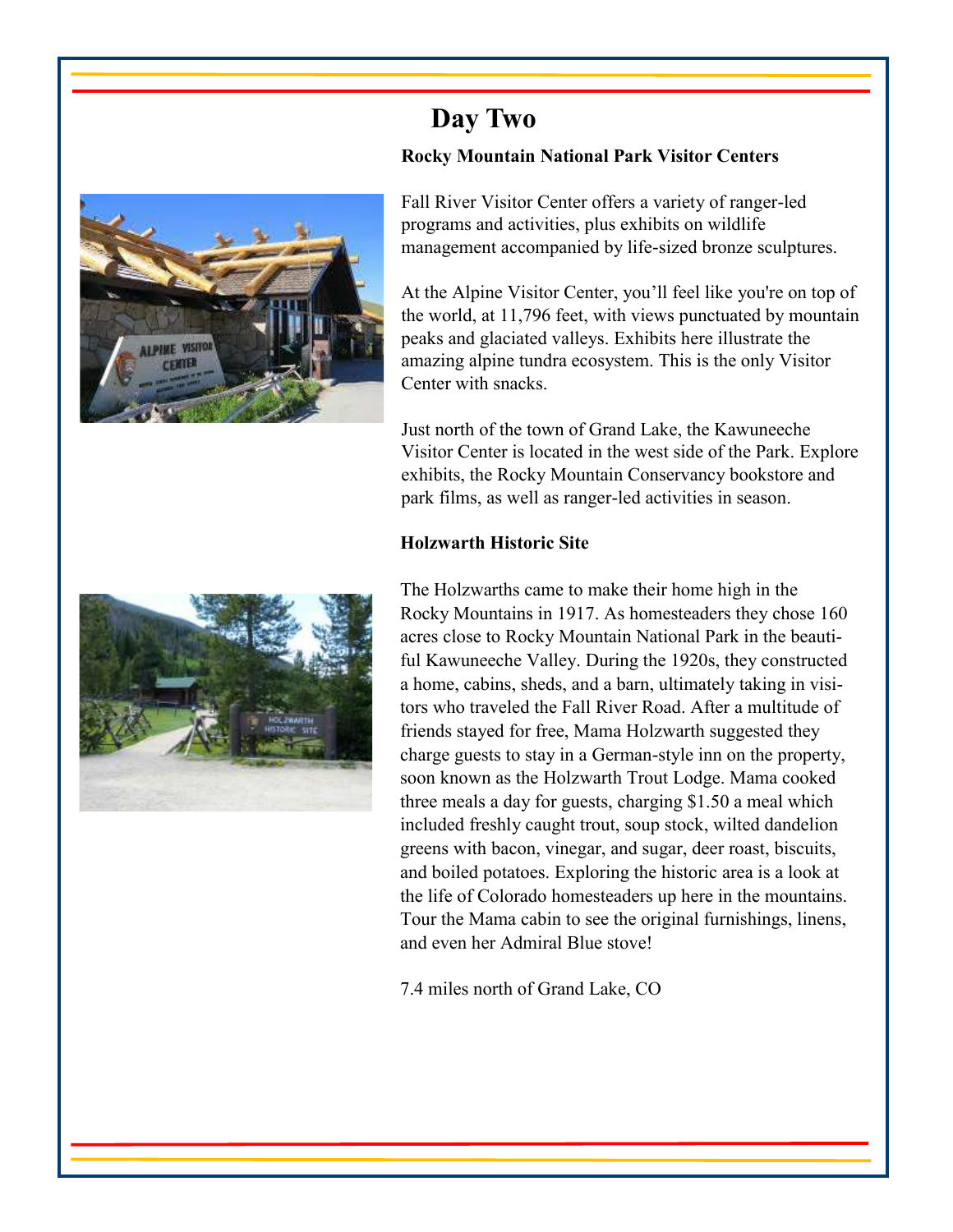

# Grand Lake

Located on the serene shores of the largest lake in Colorado, Grand Lake has a breathtaking backdrop of Rocky Mountain National Park's majestic, snow-capped peaks. Known as the Western Gateway to the Park, you can enjoy this quaint town by taking a stroll along the historic Western style boardwalk, dating from 1879, enjoy an ice cream cone, watch fireworks, or browse delightful shops and galleries. On some days, moose wander right into town. At an elevation of 8.369 feet, the scenery is unmatched.